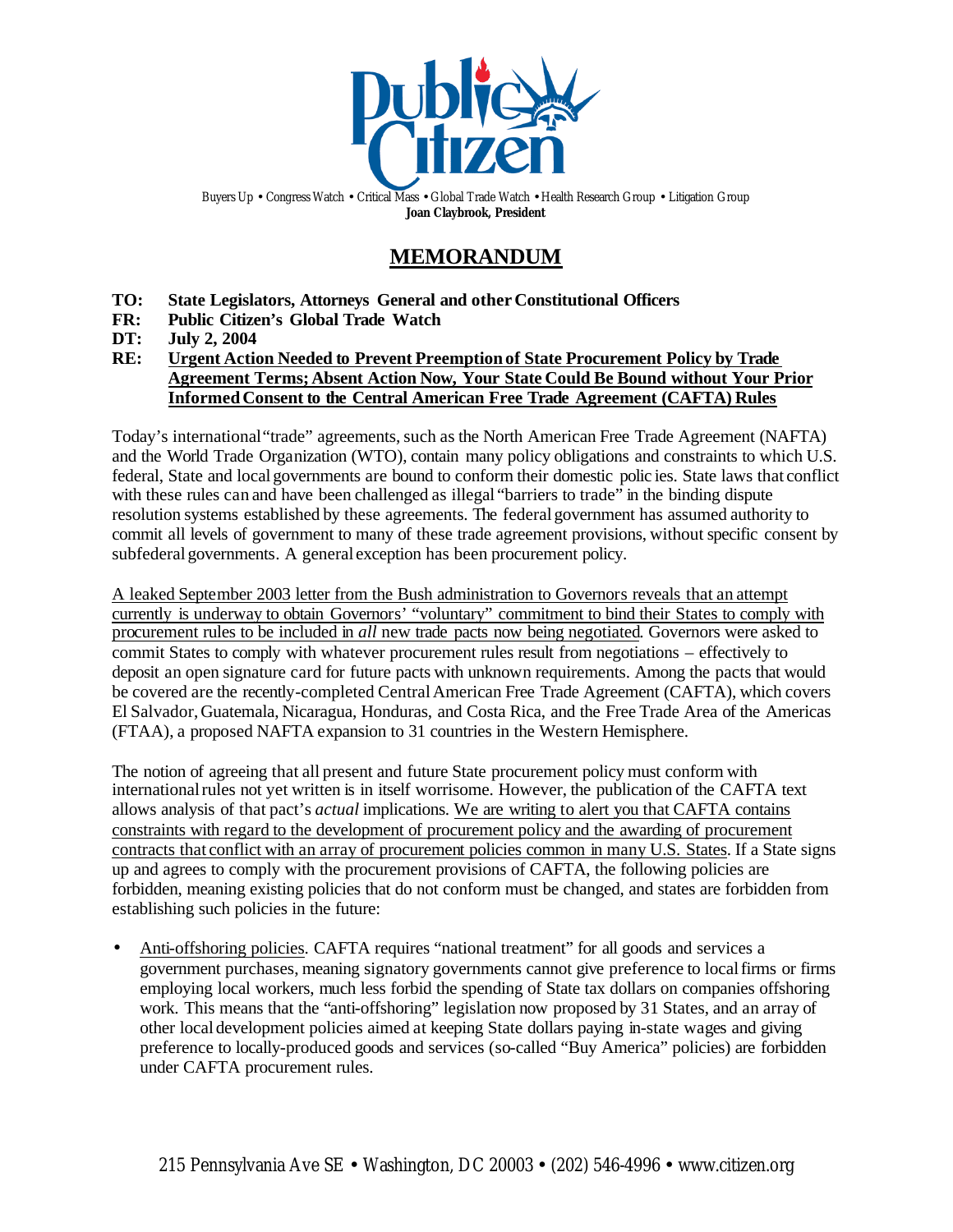- "Green" procurement policies. CAFTA requires that "procuring entities not prepare, adopt or apply any technical specification describing a good or service with the purpose *or the effect* of creating unnecessary obstacles to trade... and that technical specifications are limited to performance requirements rather than design or descriptive characteristics." These constraints mean that specifications based on *how*a good is made – for instance requiring recycled content in paper or other goods to be procured – or *how* a service is provided – for instance requiring a portion of energy procurement be from renewable sources – is forbidden. As well, any qualification that might have the unintended *effect* of creating an obstacle to trade – such as environmentalor consumer safety labels or certain packaging requirements – is subject to challenge before a trade tribunal. In the past, federal trade officials have lobbied in State capitols against laws which might have such effects – chilling State policy-making.
- Policies targeting companies' human rights, environmental, labor conduct. CAFTA limits what sorts of qualifications may be required of companies seeking to supply a good or service. Conditions for participation in bidding are limited to "those that are essentialto ensure that the supplier has the legal, technical and financialabilities to fulfill the requirements and technicalspecifications of the procurement." This means that suppliers cannot be disqualified because of the companies' labor, human rights or environmental records or practices. Yet, many States condition contracts upon such track records or practices in a number of ways. Under the same provision, "sweat free" procurement rules that ban purchase of goods from companies using sweatshop labor or child labor are forbidden, as is the exclusion of companies based on their international human rights and environmental records.
- Prevailing and living wages and project-labor agreements. CAFTA's limits on the requirements that can be imposed on contractors also forbid conditions such as prevailing wage and living wage requirements. Project labor agreements that require fair treatment of workers and their unions in order to avoid labor disputes in public works projects also cannot be required for a bidder to qualify for State business.
- Pro-union or pro-public bidding assistance. CAFTA rules forbid policies that provide aid to employees and unions in bidding for public contracts, and laws that require favorable consideration of such in-house bids. Also in conflict with CAFTA rules are costing requirements that require private bidders to provide substantialsavings over public providers in order to get a public contract, but do not allow savings due to lower wages or benefits to be factored in.
- Policies targeting countries' human rights, labor rights, other conduct. CAFTA requires "most" favored nation" treatment in procurement, meaning that governments cannot treat foreign companies differently based on the human rights, labor rights or environmentalrecords of the countries in which they are based or in which they operate. This removes tools used by States in the past to demand corporate responsibility in the face of human rights abuses – such as the policies disqualifying procurement from companies doing business in apartheid South Africa and those now in place in several States regarding procurement with companies doing business in Burma.

Under CAFTA Chapter 9, Article 9-2, the domestic procurement policies of the entities bound to the agreement must be consistent with the constraints set forth in the CAFTA procurement text – meaning committed States must change existing nonconforming procurement policies. Moreover, other nations that are party to the CAFTA are empowered to challenge a nonconforming State policy (no matter when it was established) as a violation of the agreement in a binding dispute resolution system established in the text. State government officials have no standing before these tribunals and thus must rely on the federal government to defend a challenged policy. The tribunals are staffed by trade officials who are empowered to judge if State policy has resulted in a CAFTA violation. Policies judged to violate the rules must be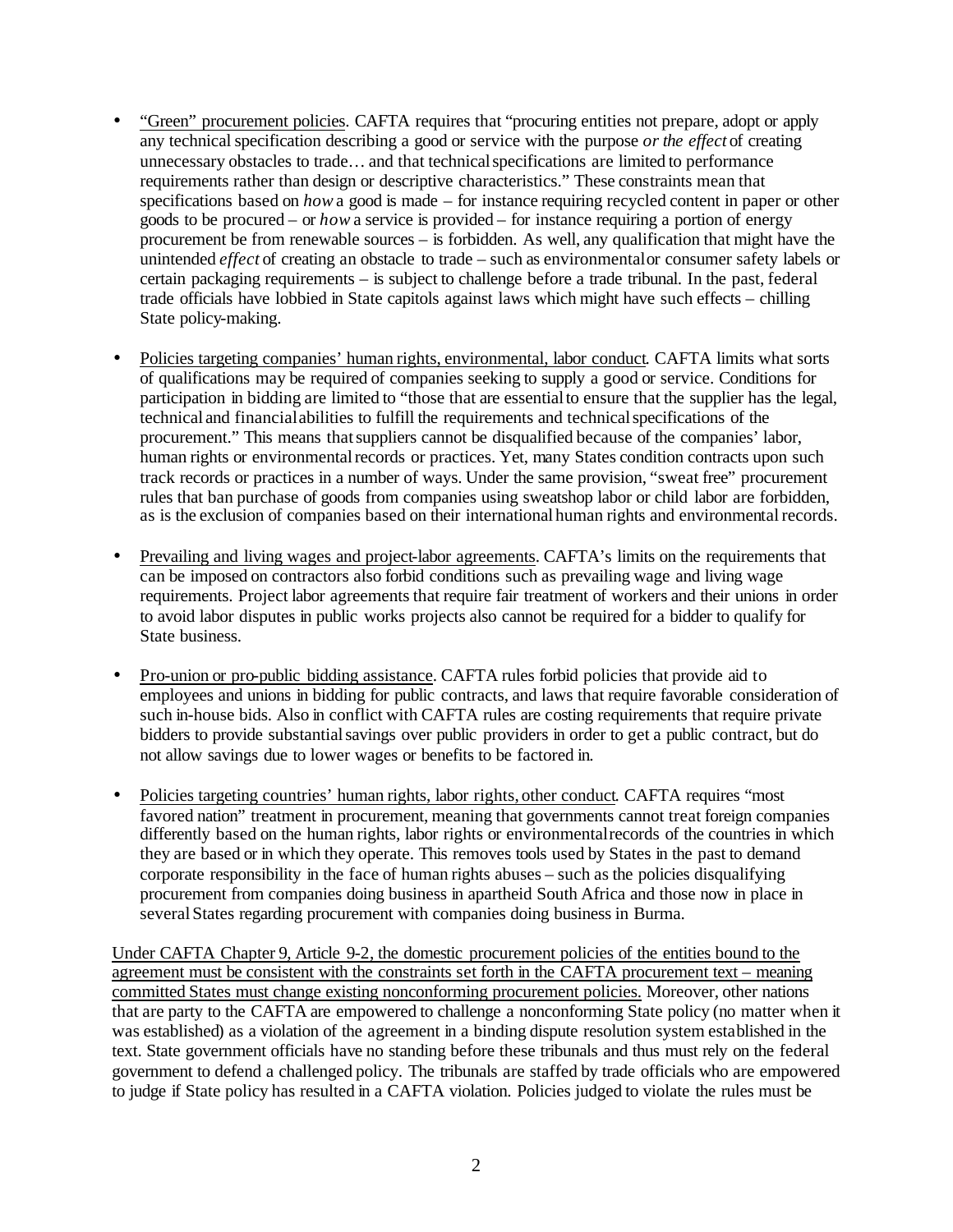changed, or trade sanctions can be imposed. As well, the federal government is obliged to use all constitutionally-available powers – for instance preemptive legislation, lawsuits and cutting off funding – to force subfederal government compliance with CAFTA tribunalrulings.

Since the release of the CAFTA text, Governors from seven States (Iowa, Kansas, Maine, Minnesota, Missouri, Oregon, and Pennsylvania) that were previously listed to be bound by the agreement's procurement rules each acted to withdraw their States from the agreement. Many other States (Tennessee, Wisconsin, and others) explicitly declined to be bound in the first place.

To date, only 21 States remain listed in the CAFTA text: Arkansas, Colorado, Connecticut, Delaware, Florida, Hawaii, Idaho, Kentucky, Louisiana, Maryland, Mississippi, Nebraska, New Hampshire, New York, Rhode Island, South Dakota, Texas, Utah, Vermont, Washington, and Wyoming. To avoid State procurement policy prerogatives and authority from being preempted, State Legislators and Attorneys Generalmust act now, before Congress votes on CAFTA and other pacts, to remove their States from these agreements. Urgent action is needed now to protect your interests and to make sure that no further commitments are made to bind current and future State and local governments to trade agreements without their prior informed consent.

Some State officials have questioned whether a Governor has the authority to unilaterally commit a State to conform its legislation to trade pact requirements without obtaining State legislative approval because compliance with an agreement's terms could effectively rewrite policies set by the legislature. This is a critical question State officials must tackle so that proper procedures can be established for the future. However, at issue *immediately* for each State is a more urgent question: **has your Governor already authorized the State to be bound?** If so, and you do not believe it is in the public interest for your State to be bound, you must now take action to ensure that your State's commitment is withdrawn. In States not yet listed, action must be taken to ensure a future letter is not sent committing the State. Currently, Bush administration officials are lobbying Governors who have not responded to do so and to commit their States, so additional States not currently listed in the CAFTA text could be committed as well.

Moreover, CAFTA wassigned by the Bush administration on May 28, 2004. Under special Fast Track rules, which bypass normalcommittee process and guarantee floor votes with no amendments and only 20 hours of debate, it can be sent to Congressfor a vote at any time. When a trade agreement is approved by Congress, the entire agreement text is adopted as federallaw. States that are listed when an agreement is approved would face additionalfederal preemption issues if they were to laterseek to withdraw. However, getting a State off the list before an agreement is approved is key, because even if a State could convince the federal government to remove the State from the list, under CAFTA rules this can only be done after compensating all other signatories to the agreement for the removal of a "benefit."<sup>1</sup> This compensation requirement makes getting out of a trade agreement's procurement rules extremely costly at a minimum and in practice extremely unlikely. Thus, great care must be taken before agreeing to be committed in the first place.

### **BushAdministration Arguments to Persuade Governors to Sign On**

 $\overline{a}$ 

The September 2003 letter from the Office of the United States Trade Representative (USTR) requesting Governors' consent on behalf of their States did not do justice to the wide-reaching implications of the decision they were being asked to make. Key omissions and misconceptions are addressed below:

<sup>1</sup> Article 9.16: Modifications and Rectifications to Coverage: **"**2. A Party may modify its coverage under this Chapter provided that it: (a) notifies the other Parties in writing and the other Parties does [*sic*] not object in writing within 30 calendar days of the notification; and (b) where necessary, offers within 30 calendar days acceptable compensatory adjustments to the other Parties to maintain a level of coverage comparable to that existing prior to the modification."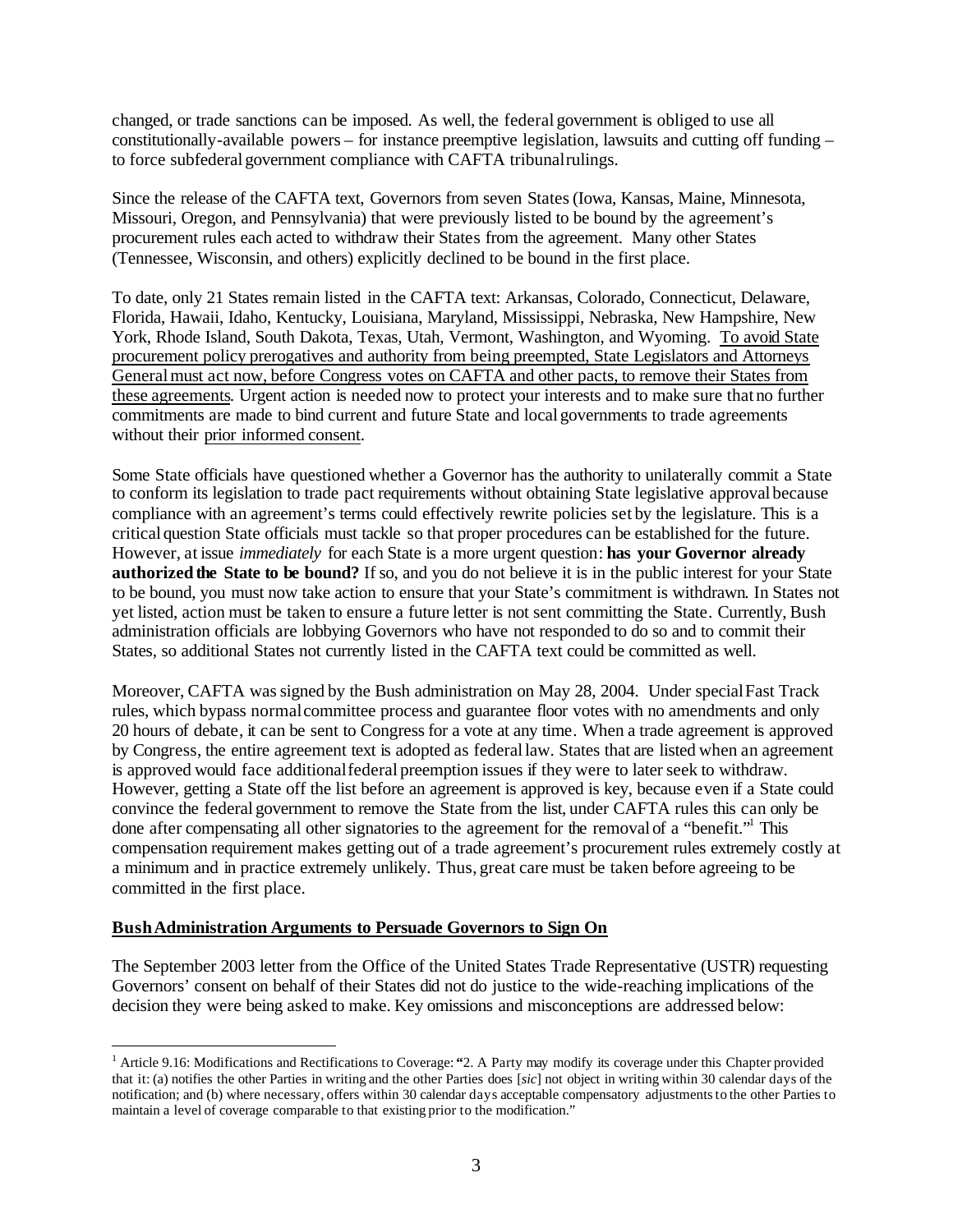**USTR Argument #1:** *State procurement policy prerogatives would not be meaningfully limited if a State consents to be included. States are only agreeing to give foreign suppliers the same opportunity to bid on State contracts as domestic suppliers a.k.a. "non-discrimination."*

First, agreeing to a binding non-discrimination standard is in itself a major policy change for the 24 States which have "Buy America" or "Buy- X State" procurement preferences for local goods, services and companies. As well, this commitment would forbid the many varieties of anti-offshoring legislation now being considered in States. But, second, as the text demonstrates, States signing on assume commitments that go far beyond "non-discrimination." The CAFTA procurement terms contain numerous additional constraints limiting what types of technical specifications or qualifications of potential suppliers States can require for the goods and services they seek. The CAFTA terms would require States to eliminate many existing procurement policies and would forbid action now under consideration in many States.

**USTR Argument #2:** *Signing on to trade agreement procurement rules will promote State business opportunities overseas because doing so would qualify companies in the State to bid on projects in other countries.*

A fact the USTR letter to Governors fails to note is that U.S. companies in any State, whether that State has signed on or not, would be qualified to bid for federal contracts in other countries in a trade agreement regardless of the State'sstatus as a signatory or not. Thus, the only potentialgain if a State signs on is the right to bid for subfederal contracts in other countries. Yet, the marginalbenefit of additionalbusiness opportunities overseas depends on how many subfederal entities in other countries are bound to the procurement terms and how that other country deals with procurement vis-à-vis the portion of procurement conducted nationally versus locally. Second, the notion that most State businesses could take advantage of whatever marginal, additionalsubfederal overseas procurement opportunities might exist is in itself questionable, as mainly large and/or multinational firms, not smaller State businesses, have the capacity to undertake major international projects.

**USTR Argument #3:** *Thirty-seven States have already agreed to comply with the WTO's Agreement on Government Procurement(AGP). 2 Thus, agreeing to commit to future agreements' procurementterms is of little effect.*

What is not mentioned is that only the U.S. and 27 other primarily industrialized countries have signed the WTO AGP – while the other 120 WTO signatories have refused to do so. This means that currently the 37 States signed onto the WTO rules must only provide non-discriminatory treatment and meet the other WTO limits regarding bids from companies from those 27 countries.<sup>3</sup> Given the dubious process used to sign States onto the WTO rules in the first place<sup>4</sup> and that some States are considering the wisdom of these commitments, agreeing to follow procurement restrictions vis-à-vis more countries may not be

 $\overline{a}$ 

<sup>2</sup> States listed in the annex to the AGP procurement agreement are as follows: Arizona, Arkansas, California, Colorado, Connecticut, Delaware, Florida, Hawaii, Idaho, Illinois, Iowa, Kansas, Kentucky, Louisiana, Maine, Maryland, Massachusetts, Michigan, Minnesota, Mississippi, Missouri, Montana, New York, Nebraska, New Hampshire, Oklahoma, Oregon, Pennsylvania, Rhode Island, South Dakota, Tennessee, Texas, Utah, Vermont, Washington, Wisconsin, Wyoming.

 $3$  There is some debate about whether the 37 counties may also owe this obligation to Chile, because it appears that the USTR listed the 37 AGP states as bound to the comply withthe procurement rules in the 2003 U.S.-Chile Free Trade Agreement and the 2003 U.S.-Singapore Free Trade Agreement without any consultation or consent by States. Singapore is a party to the WTO AGP, but Chile is not.

<sup>&</sup>lt;sup>4</sup> Some States, such as Massachusetts, were signed up even though the Governor wrote a letter simply stating that the State conducts procurement policy in a manner generally consistent with the AGP. The State of Montana was signed up to the AGP even thought the Governor wrote to the USTR to explicitly state that Montana's procurement policies were not in accordance with the AGP.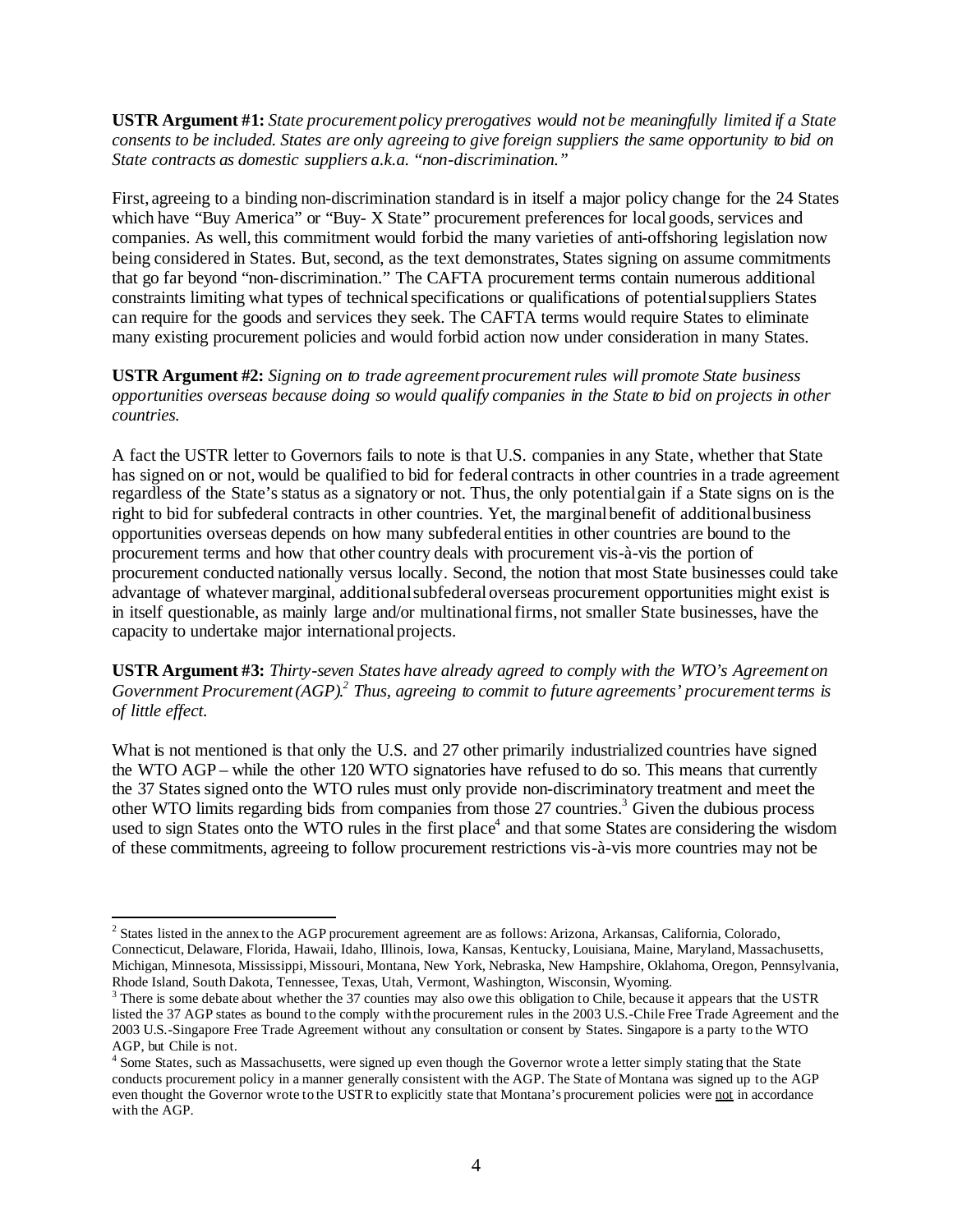the best approach. But, if a State sends in the requested permission to be bound to all future agreements' procurement rules, the privileges would have to be extended to the companies of 38 additional countries!<sup>5</sup>

#### **USTR Argument #4:** *The procurement provisions in CAFTA as well as the other agreements under negotiation contain exceptions which States can use to protect policies which otherwise violate the rules.*

While it is true that CAFTA contains exceptions, as with all legal instruments, the devil is in the details. There are two kinds of exceptions in CAFTA. First is a set of "Notes to United States - Section B, Annex 9.1" which carves out certain procurement activities. For instance, the broadest carve-out provision States: "This Chapter shall not apply to preferences or restrictions associated with programs promoting the development of distressed areas and businesses owned by minorities, disabled veterans, and women." This clause is effective in protecting set-asides and preferences for the types of businesses listed above which would otherwise be forbidden under CAFTA rules. However, this type of straightforward language is not used to carve-out many other kinds of policies that would be found in violation of the rules.

The Annex 9.1 includes circular language concerning environmental considerations regarding procurement which reads "3. Nothing in this Section shall be construed to prevent any State entity from applying restrictions that promote the general environmentalquality in that State, as long as such restrictions are not disguised barriers to internationaltrade." The last clause is associated with a long history of GATT-WTO jurisprudence interpreting policies based on how a good is made or harvested as being disguised barriers to trade. Thus, the second half of the sentence effectively eats the first half of the sentence. That is to say, this so-called exception does not protect the many procurement policies requiring product or producer environmental specifications which conflict with other CAFTA procurement rules.

Similarly useless is the language in Chapter 9, Article 9.7, which states "5. For greater certainty, this Article is not intended to preclude a procuring entity from preparing, adopting, or applying technical specifications to promote the conservation of natural resources." If this provision were meant to be binding – rather than greenwash – the operative verb would not be "is not intended." Rather, it would say "nothing in this article shall preclude" which is the language used in other provisions of this agreement and many other trade agreements. Further, even if this clause were written to be binding, it would conflict with other provisions' ban on consideration of *how* a product is produced. Given most natural resource conservation measures focus on such considerations (sustainably harvested wood, recycled paper), the mechanisms needed to deliver the policy goal of natural resource conservation would themselves be outlawed.

The other set of exceptions set out in the CAFTA procurement chapter, contained in Article 9.14<sup>6</sup>, are of very limited practical use. These exceptions can only be raised in defense of a law that is being challenged in a CAFTA tribunalas violating the procurement rules. That is to say that, unlike the General Notes, these exceptions do not carve out certain activity from coverage under the CAFTA rules, but only may be raised by the federal government defending a State law once a challenge has been lodged.

 $\overline{a}$ 

<sup>&</sup>lt;sup>5</sup> Including Argentina, Bahrain, Botswana, Brazil, Belize, Barbados, Bolivia, Columbia, Costa Rica, Dominican Republic, Ecuador, El Salvador, Guatemala, Guyana, Haiti, Honduras, Jamaica, Lesotho, Morocco, Namibia, Nicaragua, Panama, Paraguay, Peru, South Africa, Swaziland, Thailand, Trinidad and Tobago, Uruguay, Venezuela and an array of additional Caribbean nations. 6 "1. Provided that such measures are not applied in a manner that would constitute a means of arbitrary or unjustifiable

discrimination between Parties where the same conditions prevail or a disguised restriction on trade between the Parties, nothing in this Chapter shall be construed to prevent a Party from adopting or maintainingmeasures:

<sup>(</sup>a) necessary to protect public morals, order or safety; (b) necessary to protect human, animal or plant life or health; (c) necessary to protect intellectual property; or (d) relating to goods or services of handicapped persons, of philanthropic institutions or of prison labor. 2. The Parties understand that paragraph 1(b) includes environmental measures necessary to protect human, animal or plant life or health."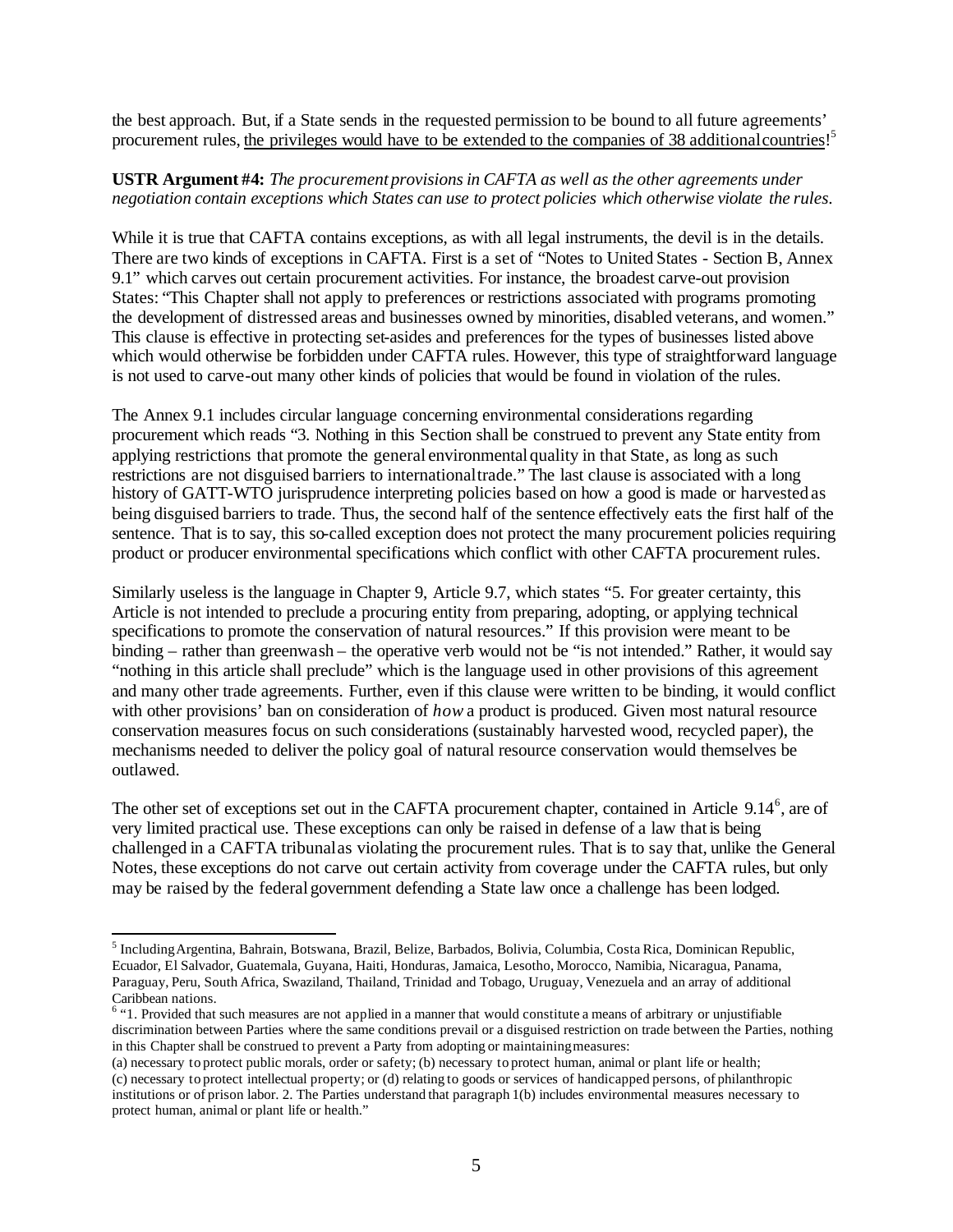The Article 9.14 exceptions follow boilerplate language that is derived from decades of WTO-GATT jurisprudence. This history defines what they mean in the context of trade law – which is quite different then what they might appear to mean on their face. For instance, the *chapeau* language<sup>7</sup> to Article 9.14 requires that to even qualify for an exception, "measures are not applied in a manner that would constitute a means of arbitrary or unjustifiable discrimination between Parties where the same conditions prevail or a disguised restriction on trade between the Parties…" These words have launched hundreds of pages of trade rulings, which boil down to a set of difficult-to-overcome tests that must be applied before the exceptions listed below can even be considered.<sup>8</sup> Despite scores of attempts, GATT and WTO tribunals have very rarely permitted countries seeking to use these exceptions to proceed past the *chapeau*.

Assuming a challenged State procurement policy can get past the *chapeau* limitations, then it must be proved to be "necessary" to "protect public morals, order or safety; (b) necessary to protect human, animalor plant life or health." The term "necessary" also has reams of GATT-WTO jurisprudence, which among other things, has been interpreted to require that the defending party must prove that another lesstrade-restrictive means to obtaining its public safety or health goal does not exist. It is not surprising that countries seeking to use these "necessity" test exceptions have had a difficult time proving the negative – that another means does not exist – especially since tribunals have not been willing to consider financial, technical or other limits on the feasibility of hypothetical alternatives. The bottom line regarding the Article 9.14 exceptions is that they are of extremely limited use. Moreover, noticeably missing from the CAFTA's procurement exceptions provision is one of the exceptions included in the GATT text on which this CAFTA clause is based that covers "exhaustible natural resources."<sup>9</sup>

This absence of the natural resources exception only serves to highlight what is cynical rhetoric regarding environmentalprocurement issues sprinkled throughout the CAFTA text. For instance, Article 9.14 includes a clause stating that "2. The Parties understand that paragraph 1(b) includes environmental measures necessary to protect human, animalor plant life or health." Yet, at issue is not what types of measures qualify for clause 1(b)'s exception for animal, plant and human life and health, but that there is no clause that provides any exception for policies aimed at naturalresource *conservation* and *management.* There are several other places where such meaningle ss rhetoric purporting to safeguard environmental procurement policies from the agreement's constraints is included.

#### **USTR Argument #5:** *Challenge to State procurement policies is unlikely.*

State procurement policies have already been challenged as "barriers to trade*"* at the WTO as not in compliance with the WTO's Agreement on Government Procurement. In 1997, Japan and the European Union (EU) challenged a Massachusetts law barring purchases from companies doing business in Burma.

The serious human rights violations and the deliberate suppression of democracy perpetrated by the military junta ruling Burma (which the junta has renamed Myanmar)since it came to power in 1988 are well-known throughout the world. Burma's pro-democracy movement, led by NobelPeace Prize holder Aung San Suu Kyi, has called for South Africa-style foreign divestment from Burma to financially starve the military dictatorship. Some two dozen U.S. municipal and county governments, and the State government of Massachusetts,<sup>10</sup> acted on this request and terminated purchasing contracts with companies doing business in Burma, including European and Japanese corporations.

 $9^9$  GATT Article XX(g).

 $\overline{a}$ <sup>7</sup> *Chapeau* is the technical term for a preceding clause that sets the parameters for the underlying provisions.

<sup>8</sup> The GATT-WTO jurisprudence on these terms is outside the scope of this memo, but each element of the *chapeau* has been interpreted to strictly limit which domestic laws might obtain protection from the underlying exceptions.

<sup>10</sup> Act of June 25th, 1996, Chapter 130, 1, 1996, Mass. Acts. 210, codified at Mass. Gen. L. ch. 7. 22G-22M.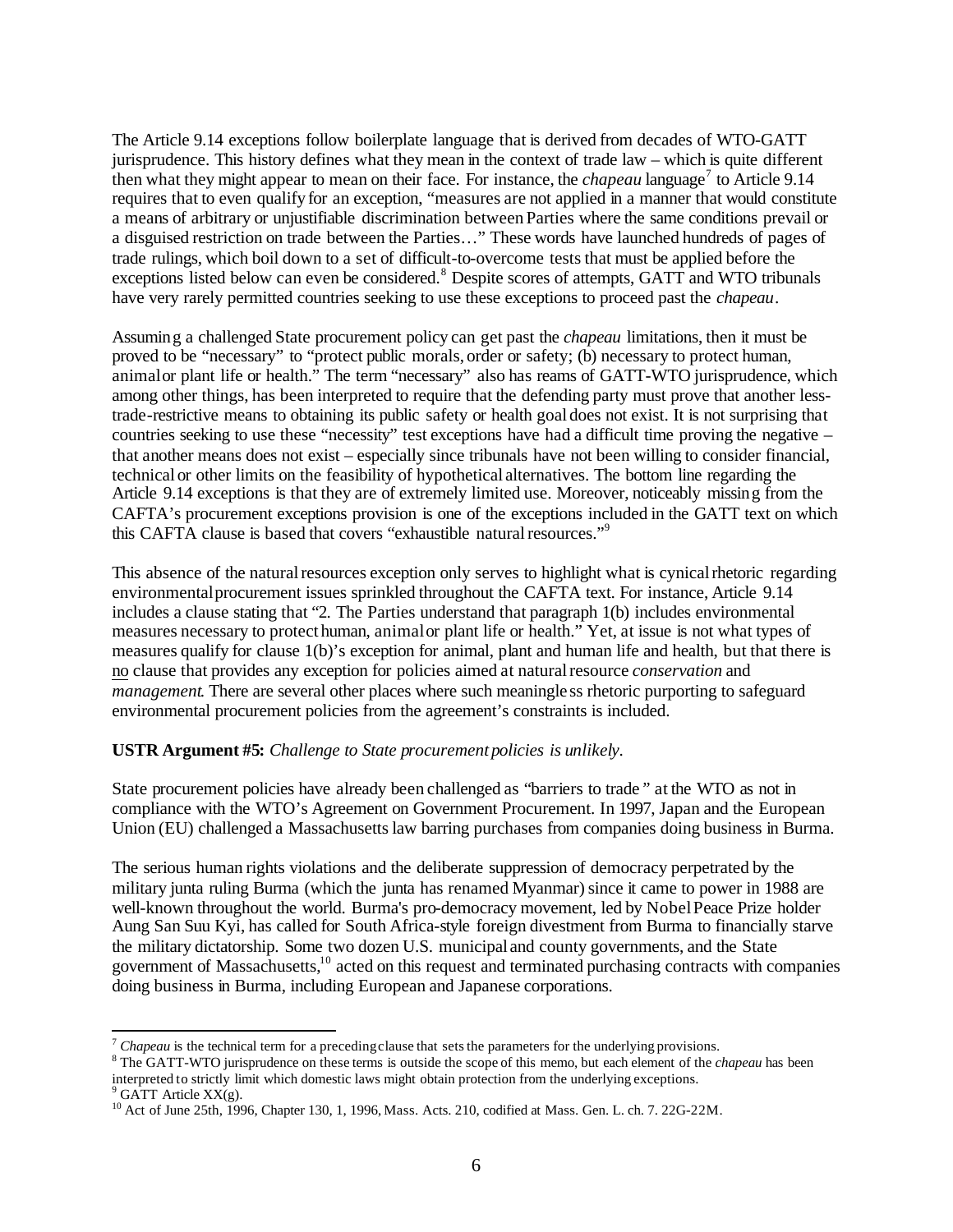In its WTO complaint, the EU argued that not only was Massachusetts covered by the AGP, but that the Burma law contravened the Agreement by imposing conditions that were not essentialto fulfill the contract, imposing qualifications based on political instead of economic considerations, and allowing contracts to be awarded based on political instead of economic considerations.<sup>11</sup>

This WTO action was preempted by a domestic court challenge which resulted in a narrow U.S. Supreme Court ruling which held that a State or localselective purchasing law sanctioning a nation is preempted only if Congress has passed a corresponding law sanctioning that nation (which Congress had done), and the two laws differ. However, the precedent of foreign governments challenging State procurement policy was set. Later, the Clinton administration successfully pressured the State of Maryland to withdraw selective purchasing legislation targeting Nigeria to avoid another WTO complaint.<sup>12</sup>

## **State Legislators and Attorneys General Must Act Now!**

 $\overline{a}$ 

State government officials must act now to protect State sovereignty and the principle of federalism before CAFTA and other agreements are signed or brought to Congress for consideration.

- Where a Governor has already given consent and a State is listed on a pending trade agreement to be covered by the procurement provisions of that pact, concerned State officials should contact both the Governor and the Office of the USTR to urgently request that the State 's name be removed from the agreement. Because USTR has not been sufficiently careful in its response to States, please obtain confirmation in writing that your State has been removed from the list.
- Concerned officials in States not yet listed should contact their Governor's office to determine if the Governor has or is considering signing onto any trade agreement. Legislators should make clear that these pacts contain binding procurement policy, not just a commitment not to discriminate against foreign firms. Concerned officials should obtain a commitment from the Governor that the Governor's office will not bind the State.
- State Legislatures should consider creating a more democratic mechanism for information sharing about trade agreements. Given that setting procurement policy is constitutionally under the purview of the State Legislature, not the executive branch, legislators should demand public hearings, legislative action, and other mechanisms for ensuring the Legislature's prior informed consent before states are committed to complying with trade agreement's provisions. State legislation should be considered to give State Attorneys General a formal review role in determining what State laws could be conflicting under trade agreement provisions. Information sharing and consent requirements should also be extended to county and city governments whose purchasing policies may be compromised in the future by globaltrade pacts.
- In addition, legislators might consider the provisions of a bill debated in the Colorado Legislature, Senate Bill 04-170, which in addition to prohibiting the outsourcing of State contracts to overseas firms also contains a legislative declaration that "State officials, including the Governor, do not have the authority to agree to bind the State under the government procurement rules of an international trade agreement, nor to give consent to the federal government for the State to be bound by such an

<sup>&</sup>lt;sup>11</sup> World Trade Organization, "United States – Measure Affecting Government Procurement, Request for Consultation by the European Communities," WT/DS\*\*/1, GPA/DS2/1, Jun. 26, 1997.

<sup>12</sup> Lori Wallach and Patrick Woodall, *Whose Trade Organization: A Comprehensive Guide to the WTO,* (New York, NY: New Press, 2004).